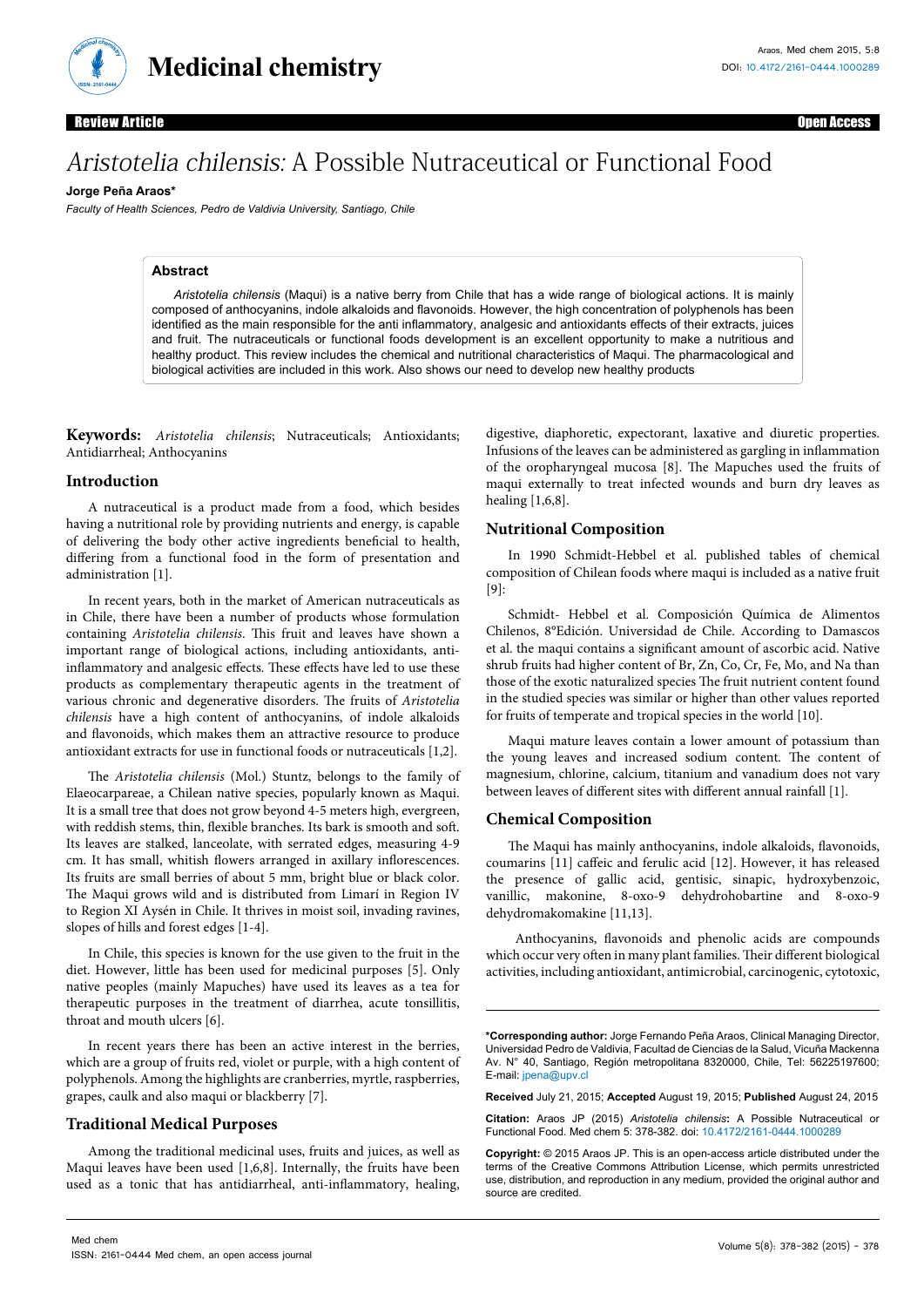anti-inflammatory and mutagenic properties, make them interesting objects of research [2].

The most revealing anthocyanidins are 3-glycosides, 3,5-diglycoside, 3-sambubioside 5- and 3-glycosides sambubioside of cyanidin and delphinidin. The anthocyanidin at higher rates proved to be the delphinidin 3-glucoside sambubioside-5 (34% of total) [14,15].

The most important flavonoids are quercetin 5,3'-dimethyl ether, malvidin, petunidin, friedelin and ursolic acid. It has also been obtained in the methanol extract; quercetin 3-O-B-D- glucoside y kempferol [1,12,15].

Among the indole alkaloids identified include the following: aristone, aristoletine, aristotelinone, aristotelone, aristoteline, aristotelinine, protopine, serratoline, hobartinol, 8-oxo-9-dehydrohobartine, makonine, 8-oxo.9-dehydromakomakine, 9-dehydro-8 oxo-makomakine [16-18].

## **Pharmacological Activities**

## **Antioxidant activity**

Polyphenolic compounds maqui fruit have shown to possess potent antioxidant effects *in vitro* [19,20]. Maqui juices showed prevent lipid peroxidation induced by copper on human endothelial cells. The mechanism is explained by the effect of polyphenols maqui juice and by their antioxidant effect against oxidative stress [21].

Similarly, combining maqui juice with lemon juice important antioxidant effect against DPPH radicals, superoxide anion and hydroxyl were evidenced. The results suggested that lemon juice enriched with berries could be of potential interest in the design of new drinks with a nutritive related function on health for chronic diseases [22].

The new isotonic blends with lemon and anthocyanins-rich berries showed an attractive colour, especially in maqui samples, which is essential for consumer acceptance. Significantly higher antioxidant and biological effects were determined in the new blends, in comparison with the commercial isotonic beverages [23].

In general, aqueous and methanolic extracts of the fruit of the *A. chilensis* have shown antioxidant effects on *in vitro* models and xanthine oxidase inhibiting DPPH, fluctuating in the range of 52.9 and 62.7% respectively [12].

Crude extracts of leaves and fruits also showed antioxidant activity. Their polyphenols inhibit alpha-glucosidase enzyme. This enzyme is essential for the metabolism of carbohydrates and using these crude extracts, can be a useful mechanism in the management of diabetic patients. However, is necessary to make more research for warrants a potential dietary use of this berry in therapies to combat diabetes symptoms [24,25].

The Anthocyanins from *A. chilensis* improve fasting blood glucose levels and glucose tolerance in obese diabetic mice. Decreased glucose production and enhanced insulin-induced gene expression of glucose-6-phosphatase was observed in liver cells. For other hand, the Delphinidin 3-sambubioside-5-glucoside (D3S5G) was identified as principal anthocyanin of Maqui berry and responsible for these effects on glucose utilization [25,26].

The Aristoteline, aristone, serratoline and hobartinol were isolated from mixture of alkaloids (ALK-MIX). Ursolic acid, friedelin and

quercetin 5,3'-dimethyl ether were present in the dichloromethane extract while quercetin 3-O-β-D-glucoside and kaempferol were present in the methanol extract. From aqueous extract (INFU) were isolated protopine, aristoteline and caffeic and ferulic acids. The effects of *A. chilensis* are here in demonstrated, validating its use in traditional medicine. Protopine was reported for the first time in Elaeocarpaceae for Muñoz in 2011[12].

Phenolics compounds are well-known antioxidants and their regular ingestion contributes to improve antioxidant status of plasma. Phytochemical findings describe phenolics compounds of leaves in *Aristotelia chilensis* (Molina) Stuntz, show that their administration in herbal teas may support the prevention of diseases whose etiology lies in the oxidative stress. The extracts obtained with polar solvents showed the stabilizing capacity of free radicals and the antioxidant capacity of plasma which, after taking *A. chilensis* tea, increased to 30.27% as an average. Herbal tea and extracts from *A. chilensis* exhibited antioxidant capacity under the described conditions [5]. The methanol extract (MeOH) from mature fruits of *Aristotelia chilensis* (Mol) Stuntz, showed antioxidant activities and cardioprotective effects on acute ischemia/ reperfusion in rat heart *in vivo*. On the other hand, the methanolic extract of the fruits was able to prevent theses harmful events in the animal's heart by diminishing lipid oxidation. Antioxidant activities of MeOH were strongly correlated with total polyphenol content. Consistent with this finding, MeOH had the greatest ORAC and FRAP values as percentage of activity. These results show that these fruits could be useful as antioxidant, cardioprotective and nutraceuticals sources (Table 1) [27]. The presence of the compound indole-3-OH showed significant antioxidant effects and may explain the chemopreventive, anti-inflammatory and cardiopreventive activities this fruit [2].

## **Anti-inflammatory and analgesic activities**

Folk medicine attributes to the leaves of this species, analgesic and anti-inflammatory properties to be backed by scientific studies and has also determined that the leaves have antimicrobial and antioxidant activities [3,12,28]. The lack of effective and safe long-term therapies to treat the inflammatory process is an important problem in animal health. Thereby, the discovery of new anti-inflammatory alternatives is imperative. We have determined the anti-inflammatory effects of *Aristotelia chilensis* fruit concentrate in rats subjected to subplantar acute inflammation induced by carrageenan [29].

A bioguided study was carried out on serial extracts (hexane, dichloromethane, methanol, INFU and crude ALK-MIX). All extracts were evaluated for: a) topical administration against both arachidonic acid and 12-deoxyphorbol-13-decanoate (TPA)-induced inflammation in mice b) per-os administration against inflammation by deltacarrageenan- induced paw oedema in guinea-pigs and c) topical analgesia in tail flick and formalin model and per-os writhing test in mice. Greater anti-inflammatory effects were obtained against TPA with dichloromethane extract and methanol extract (63.9% and 66% respectively). INFU showed the most potent effect (56.2%) against arachidonic acid. Greater effects were obtained in the writhing test hexane and dichloromethane extracts (89.2%) [12].

In the topical analgesia models, all the extracts and ALK-MIX and the methanol extract were the most active (58.2 and 55.2%, respectively). In relation to the tail formalin assay, the methanol extract (74.1%) was the most active [12].

| `al∩rio⊾ | Protein | 0.10<br>∪⊓५<br>$\sim$ | Fibre<br>$\sim$ $\sim$ | Ash<br>$\sim$ $\sim$ | ∵alcium         | <b>Dh</b><br>sphorus | Iron                      | Potasium |
|----------|---------|-----------------------|------------------------|----------------------|-----------------|----------------------|---------------------------|----------|
| 150      | v.v     | 40.8                  | റ<br>v.v               |                      | 07<br>ma<br>، ب | $\Lambda$<br>ma      | 30E<br>30.5 <sub>ma</sub> | 296 ma   |

**Table 1:** Nutritional composition of *Aristotelia chilensis* in 100 g of edible part.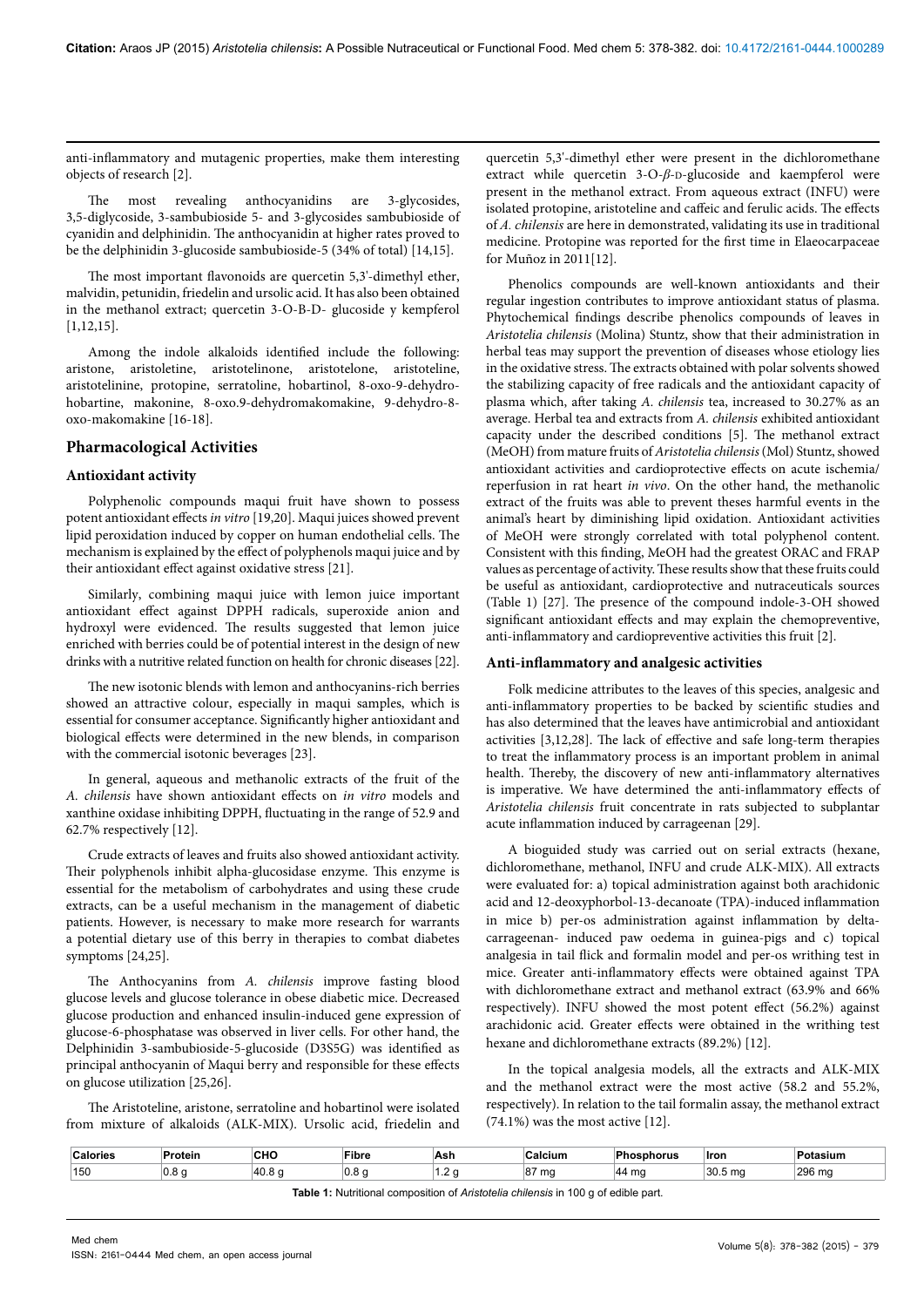The proposed mechanism of action for analgesic activity of the hexane extracts, is considered which would be modulated by L-arginine serotonergic receptors (5-HT3), adrenergic (a-1), cholinergic-muscarinic (ACh-M) and via/NO (nitric oxide). Instead antinociceptive activity of dichloromethane extract would be modulated by the opioid, serotonergic, adrenergic and nitridergic pathways. In the analgesic effect of methanol extract were involved the opioid systems, adrenergic, muscarinic cholinergic and L-arginine/NO. Alkaloids (Aristone, aristotelone, aristoteline and aristotelinine) demonstrated relax intestinal smooth muscle, explaining its anti-inflammatory and antispasmodic actions [3,28].

In general these compounds that occur in these Aristotelia species have been considered as the active principles of many anti-inflammatory plants. Thus, many phenolic acids, anthocyanins and flavonoids type have shown inhibitory activities on nitric oxide implicated in physiological and pathological process as chronic inflammation. These finding shows that the anthocyanins, flavonoids and phenolic acids may be responsible of the anti-inflammatory activity of this fruit. Actually, researchers are working in the kinetic of inhibition of these plant extracts and compounds as anti-inflammatory and they are dissecting the sites and mechanism of action as iNOS, Cyclooxygenase (COX), and TNF, among others [14].

Likewise, these extracts were able to reduce the production of nitric oxide (3.7-25.5%) and prostaglandin E2 (9.1-89.1%) and the expression of inducible oxide nitric synthase (9.8-61.8%) and cyclooxygenase-2 (16.6-62.0%) in RAW 264.7 macrophages stimulated by lipopolysaccharide [30].

Anthocyanins have effect during the inflammatory process, since they act by inhibiting the COX. Besides its antioxidant purpose and it inhibits adhesion of leukocytes to endothelial reaction to suppress the expression of molecules VCAM cells. They also inhibit mast cell degranulation and decreased levels of IL-2, IFN-y, and TNF-α [31].

It has been shown that anthocyanins inhibit the secretion of inflammatory cytokines such as IL-8, MCP-1, IL-1B-1 in neutrophil chemotactic cytokine-induced and IL-6 in cell and animal model after an inflammatory stimulus [32,33]. This suggests that it is feasible to use a formulation of dermatological use with *A. chilensis* to treat inflammatory skin diseases such as rosacea, sunburn and more circumscribed inflammatory lesions [34]. Other studies have suggested that supplementation with anthocyanins *in vivo* inhibits activation of NF-kB regulates many pro-inflammatory chemokines, cytokines and inflammatory mediators [35].

Anthocyanins exhibit a wide range of antioxidant protection and beneficial therapeutic effects including genomic DNA integrity, cardiovascular protection, neurological protection, anti-inflammatory and anti-cancer and can significantly reduce the production of NO, reducing oxidative stress in the anti-inflammatory process [29].

## **Others biological activities of general interest**

A few years ago, the effects of concentrated of *A. chilensis* on the expression of COX-2, their signaling pathways and cell viability of colon cancer was assessed. Treatment of Caco-2 cells with *A. chilensis* for 24 hours reduced the expression of the protein and mRNA of COX-2, and reduced the luciferase activity regulated by NF-ĸB or NFAT.

Treatment of Caco-2 cells for 4 hours with *A. chilensis* temporarily reduced IĸBα cytoplasmic levels, increased phosphorylation of ERK1/2 and Akt and the expression of c-fos. Also cell viability at concentrations that reduced expression of COX-2 was not affected. These results suggest a potential anticancer and anti-inflammatory effect [36].

On the other hand, the tannins of the fruit of the maqui have astringent properties and anti-diarrheal and the polyphenols of the leaves showed effects anti-hemolytic *in vitro* [24].

An experimental study evaluated the neuroprotective potential of an extract made from maqui polyphenols in Alzheimer's disease model induced by soluble oligomers B-amyloid.

Neurons cultures of rat hippocampus were used and neuroprotection was observed when neurons were incubated with amyloid B (0.5 uM) more maqui extract for 24 hrs. In the mechanism of action was observed a recovery in the frequency transients calcium channel, compared with the control group receiving only B-amyloid (Only B-amiloide=72  $\pm$  3% and B-amiloide+Maqui=  $86 \pm 2\%$ ; n=5). This was positively correlated with observed in spontaneous synaptic activity and the preservation of dendritic branches changes. The antioxidant activity of maqui is primarily responsible for these changes [37]. Alzheimer's disease is characterized by the presence of different types of extracellular and neurotoxic aggregates of B-amyloid. Recently, bioactive compounds extracted from natural sources showing neuroprotective properties have become of interest in brain neuroregeneration. The results suggest that the maqui induces changes in the aggregation kinetics of Aβ producing variations in the nucleation phase. In conclusion, the maqui induces a potent neuroprotection by direct interaction with the B-amyloid aggregates, generating far less toxic species and in this way protecting the neuronal network [37].

The use of methanol extract of the ripe fruit provides cardioprotective activity in models of acute ischemia reperfusion in an *in vivo* study in rats [27]. Metabolically, has been evaluated *in vitro* the ability the some extracts of maqui, in reducing adipogenesis and lipid accumulation in adipocytes. In this regard, the phenolic extracts showed inhibit lipid accumulation between 4 to 10.8% in mature adipocytes and between 5.9 and 37.9% in those in differentiation state [1,38]. Concentrated juice of *Aristotelia chilensis* has a high content of phenolic compounds with antioxidant capacity, which protect both LDL from oxidation and endothelial cells from intracellular oxidative stress, suggesting that *Aristotelia chilensis* could have anti atherogenic properties [36].

Obesity is characterized by an increase in the infiltration of monocytes into the adipose tissue, causing an inflammatory condition associate with, for example, the development of insulin resistance. Thus, anti-inflammatory based treatments could emerge as a novel and interesting approach. It has been reported that Chilean native fruits maqui (*Aristotelia chilensis*) and calafate (Berberis microphylla) present high contents of polyphenols, which are known for their antioxidant and anti-inflammatory properties. The extracts of theses fruits present important inhibitory-like features over the inflammatory response of the interaction between adipocytes and macrophages, comprising a potential therapeutic tool against comorbidities associated with obesity development [39].

One study showed the protective effect of topical formulations containing quercetin on damage caused by oxidative stress induced by ultraviolet radiation. Two different formulations were used; a nonionic emulsion with high lipid content and other anionic emulsion with low concentration of lipids. The results showed that the inflammatory damage induced by ultraviolet radiation decreased with both formulations, with better results when using non-ionic formulation rich in lipids [34].

# **In search of a nutraceutical formulations or a functional food based on** *A. chilensis*

Infusions of its leaves have long been used in the traditional native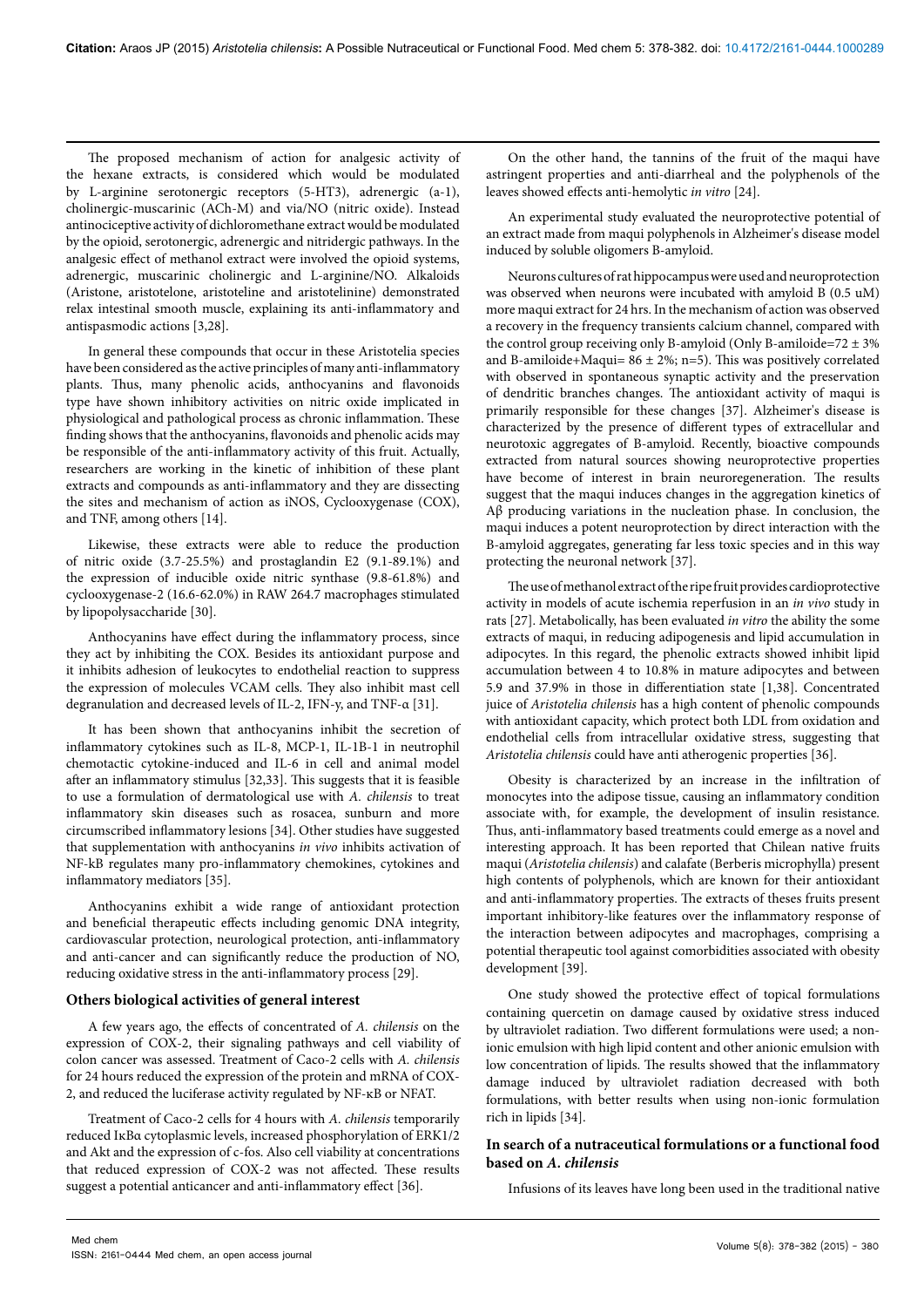herbal medicine to treat different ailments. Phytochemical studies of chemical composition of the plant indicate the presence of indolic alkaloids, flavonoids, cianidine glucosides, delfidine, malvidine, petunidine, cumarines and triterpenes. These compounds, particularly the flavonoids, have antioxidant properties. In order to evaluate the mechanisms of its toxicity and their antioxidant properties, the leaves aqueous extracts were induced to interact with human red cells, their isolated unsealed membranes (IUM), and molecular models of the human erythrocyte membrane. Results of the study indicate that aqueous extracts of *A. chilensis* induced an alteration of human erythrocyte morphology from the normal discoid shape to an echinocytic form, changes that are explained in terms of the extract interaction with the membranes outer phospholipid monolayer .

In recent years, the food industry has shown great interest in developing maqui juice for its extraordinary potential as an antioxidant and functional food. In this sense, the development of a nutraceutical made from *A. chilensis* seems a logical step to have a product rich in polyphenols, flavonoids and anthocyanins [40].

For the evaluation of products and chemical characterization of the nutrients and healthy compounds, the quality of the product in dry and fresh should consider [41,42].

1) Drying and juice production substantially affected the stability of maqui anthocyanins

2) Stability of cyanidin and delphinidin derivatives differed during processing.

3) Maqui pomace was a valuable source for obtaining polyunsaturated fruit oils.

4) Maqui products exhibited nutritionally relevant mineral and trace element levels.

Increased domestic and international demand of maqui since 2006, increasing from 733 kg to more than 50,000 kg in 2011 (data from Chile Foundation 2012) showing the interest in this fruit [7].

The maqui has been used to make jams, fresh juices with water and sugar or functional foods by providing a number of compounds potentially beneficial for the health and rich in Polyphenolics components. The physical and chemical characteristics of the maqui juice with and without added sugar are showing in the Table 2 (from a study by Araneda et al. at the School of Agronomy of the Catholic University of Temuco, Chile) [40] .

Evidently, the total polyphenols content is not always the same, can be higher or lower depending on the ripeness of the fruit at harvest time, the type of climate, storage conditions and genotype [4,43].

| Parameter                                   | Juice with sugar   | Juice without sugar |
|---------------------------------------------|--------------------|---------------------|
| Soluble solids (°Brix)                      | $22 \pm 1.87$      | $14 \pm 1.79$       |
| рH                                          | $3.78 \pm 1.03$    | $3.35 \pm 0.23$     |
| Acidity (%)                                 | $0.95 \pm 0.13$    | $0.85 \pm 0.14$     |
| Humidity (%)                                | $75.22 \pm 1.49$   | $86.6 \pm 0.84$     |
| Dry matter $(\%)$                           | $24.78 \pm 0.27$   | $13.4 \pm 0.13$     |
| Ash $(g)$                                   | $0.51 \pm 0.02$    | $0.44 \pm 0.04$     |
| Sacarose (g 100mL-1)                        | $19.32 \pm 1.71$   | $16.57 \pm 0.65$    |
| Reducted sugars (g 100mL-1)                 | $39.66 \pm 1.90$   | $6.8 \pm 0.22$      |
| Total invert sugar (g 100mL <sup>-1</sup> ) | $58.98 \pm 1.98$   | $23.37 \pm 0.69$    |
| Crude protein (%)                           | $0.40 \pm 0.01$    | $0.19 \pm 0.01$     |
| Total Polyphenols (mg 100 mL-1 EAG)         | $829.22 \pm 25.86$ | $993.21 \pm 54.87$  |
| Total Polyphenols (mg EAG g-1 MS-1)         | $33.46 \pm 2.22$   | $74.1 \pm 1.08$     |
| Total Carbohydrates (%)                     | $3.41 \pm 0.47$    | $1.51 \pm 0.44$     |

The fruit of the maqui is considered the healthiest berry exotic, because of its particularly high concentration of bioactive polyphenols [27,38] and the use of this fruit rich in polyphenols in preparing of other foods, showed a reduction in the use of artificial additives antioxidants obtaining thus healthier foods [44,45].

The polyphenols, can prevent heart disease, by possessing vasodilatory effects, antibiotics, anti-inflammatory, anti-apoptotic, anti-atherogenic. Also could be prevent colon cancer [36,46], and providing a possible protective effect in preventing diseases of the retina [47]. Regardless of the course to follow; develop functional foods or nutraceuticals, the Maqui is a super food capable of providing innovative alternatives in food and natural product for health.

#### **References**

- 1. [Alonso J \(2012\) Maqui \(Aristotelia chilensis\): Un nutraceutico chileno de](http://www.patagonberry.cl/en/publicaciones/maqui-(aristotelia-chilensis)-un-n-6/)  [relevancia medicinal. Rev Farmacol Chile 5: 95-100.](http://www.patagonberry.cl/en/publicaciones/maqui-(aristotelia-chilensis)-un-n-6/)
- 2. [Cespedes CL, Alarcon J, Valdez-Morales M, Paredes-Lopez O \(2009\)](http://www.ncbi.nlm.nih.gov/pubmed/19957448)  [Antioxidant activity of an unusual 3-hydroxyindole derivative isolated from fruits](http://www.ncbi.nlm.nih.gov/pubmed/19957448)  [of Aristotelia chilensis \(Molina\) Stuntz.](http://www.ncbi.nlm.nih.gov/pubmed/19957448) Z Naturforsch C 64: 759-762.
- 3. [Fredes C \(2009\) Antioxidantes en berries nativos chilenos. Boletin](http://www.researchgate.net/profile/Carolina_Fredes/publication/266613634_Antioxidantes_en_berries_nativos_chilenos/links/546802320cf2f5eb18036f88.pdf)  [Latinoamericano y del Caribe de Plantas Medicinales y Aromaticas 8: 469-478.](http://www.researchgate.net/profile/Carolina_Fredes/publication/266613634_Antioxidantes_en_berries_nativos_chilenos/links/546802320cf2f5eb18036f88.pdf)
- 4. [Fredes C, Montenegro G, Zoffoli J, Gomez M, Robert P \(2012\) Polyphenol](http://www.scielo.cl/pdf/chiljar/v72n4/at19.pdf)  [content and antioxidant activity of maqui \(Aristotelia chilensis \(Molina\) STUNZ\)](http://www.scielo.cl/pdf/chiljar/v72n4/at19.pdf)  [during fruit development and maturation in central Chile. Chilean Journal of](http://www.scielo.cl/pdf/chiljar/v72n4/at19.pdf)  [Agricultural Research 72: 582-589.](http://www.scielo.cl/pdf/chiljar/v72n4/at19.pdf)
- 5. [Avello M, Valladares R, Ordonez J \(2008\) Capacidad antioxidante de Aristotelia](http://scielo.sld.cu/scielo.php?pid=S1028-47962008000400002&script=sci_arttext&tlng=pt)  [chilensis \(Molina\) Stuntz. Rev Cubana Plant Med 13.](http://scielo.sld.cu/scielo.php?pid=S1028-47962008000400002&script=sci_arttext&tlng=pt)
- 6. Munoz O, Montes M, Wilkomirsky T (2004) Aristotelia chilensis (MOL) STUNZ, En: Plantas Medicinales de uso en Chile. Quimica y Farmacologia, Ed. Universitaria, 2.
- 7. [Fundacion Chile \(2012\) Demanda de maqui crece en forma exponencial.](http://www.fch.cl/demanda-de-maqui-crece-en-forma-exponencial/)  [Disponible.](http://www.fch.cl/demanda-de-maqui-crece-en-forma-exponencial/)
- 8. [Chile. Ministerio de Salud \(2009\) MHT. Medicamentos Herbarios Tradicionales.](http://web.minsal.cl/sites/default/files/files/libreo MHT ,2010.pdf)  [103 Especies Vegetales. Recuperado de.](http://web.minsal.cl/sites/default/files/files/libreo MHT ,2010.pdf)
- 9. Schmidt H (1992) Tabla de composicion quimica de alimentos chilenos. [Facultad de Ciencias Quimicas y Farmaceuticas. Departamento de Ciencias](http://www.libros.uchile.cl/files/presses/1/monographs/426/submission/proof/files/assets/common/downloads/publication.pdf)  [de los Alimentos y Tecnologia Quimica, Universidad de Chile. Biblioteca digital](http://www.libros.uchile.cl/files/presses/1/monographs/426/submission/proof/files/assets/common/downloads/publication.pdf)  [de la Universidad de Chile. Disponible en.](http://www.libros.uchile.cl/files/presses/1/monographs/426/submission/proof/files/assets/common/downloads/publication.pdf)
- 10. Dam[ascos MA, Arribere M, Svriz M, Bran D \(2008\) Fruit mineral contents of](http://www.ncbi.nlm.nih.gov/pubmed/18512032)  [six wild species of the North Andean Patagonia, Argentina.](http://www.ncbi.nlm.nih.gov/pubmed/18512032) Biol Trace Elem [Res 125: 72-80.](http://www.ncbi.nlm.nih.gov/pubmed/18512032)
- 11. [Suwalsky M, Vargas P, Avello M, Villena F, Sotomayor CP \(2008\) Human](http://www.ncbi.nlm.nih.gov/pubmed/18687390)  [erythrocytes are affected in vitro by flavonoids of Aristotelia chilensis \(Maqui\)](http://www.ncbi.nlm.nih.gov/pubmed/18687390)  leaves. [Int J Pharm 363: 85-90.](http://www.ncbi.nlm.nih.gov/pubmed/18687390)
- 12. [Munoz O, Christen P, Cretton S, Backhouse N, Torres V, et al. \(2011\) Chemical](http://www.ncbi.nlm.nih.gov/pubmed/21585384)  [study and anti-inflammatory, analgesic and antioxidant activities of the leaves](http://www.ncbi.nlm.nih.gov/pubmed/21585384)  [of Aristotelia chilensis \(Mol.\) Stuntz, Elaeocarpaceae.](http://www.ncbi.nlm.nih.gov/pubmed/21585384) J Pharm Pharmacol 63: [849-859.](http://www.ncbi.nlm.nih.gov/pubmed/21585384)
- 13. [Escribano-Bailon MT, Alcalde-Eon C, Munoz O, Rivas-Gonzalo JC, Santos-](http://www.ncbi.nlm.nih.gov/pubmed/16454470)[Buelga C \(2006\) Anthocyanins in berries of Maqui \(Aristotelia chilensis \(Mol.\)](http://www.ncbi.nlm.nih.gov/pubmed/16454470)  Stuntz). [Phytochem Anal 17: 8-14.](http://www.ncbi.nlm.nih.gov/pubmed/16454470)
- 14. Cespedes C, Alarcon J, Avila J, [Nieto A \(2010\) Anti-inflammatory Activity of](http://www.researchgate.net/profile/Carlos_L_Cespedes/publication/50285555_Anti-inflammatory_Antioedema_and_Gastroprotective_Activities_of_Aristotelia_chilensis_Extracts_Part_2/links/09499fccc47e5c00a8b819a6.pdf)  [Aristotelia chilensis Mol. \(Stuntz\) \(Elaeocarpaceae\). BLACPMA 9: 127-135.](http://www.researchgate.net/profile/Carlos_L_Cespedes/publication/50285555_Anti-inflammatory_Antioedema_and_Gastroprotective_Activities_of_Aristotelia_chilensis_Extracts_Part_2/links/09499fccc47e5c00a8b819a6.pdf)
- 15. [Cespedes C, Valdes-Morales M, Avila JG, El-Hafidi M, Alarcon J et al. \(2011\)](http://www.sciencedirect.com/science/article/pii/S0308814609009327)  [Phytochemical profile and the antioxidant activity of Chilean wild black Berry](http://www.sciencedirect.com/science/article/pii/S0308814609009327)  [fruits, Aristotelia chilensis \(Mol\) Stunz \( Elaeocarpaceae\). Food Chemistry 119:](http://www.sciencedirect.com/science/article/pii/S0308814609009327)  [886-895.](http://www.sciencedirect.com/science/article/pii/S0308814609009327)
- 16. [Cespedes C, Jakupovic J, Silva M, Watson W \(1990\) Indole alkaloids from](http://www.sciencedirect.com/science/article/pii/003194229085469V)  [Aristotelia chilensis. Phytochemistry 29: 1354-1356.](http://www.sciencedirect.com/science/article/pii/003194229085469V)
- **Table 2**: Physical-chemical analysis obtained maqui juice with and without sugar (40). 17. [Bittner M, Silva M, Gopalakrishna E, Watson W, Zabel V. et al. \(1978\) New](http://pubs.rsc.org/en/content/articlelanding/1978/c3/c39780000079#!divAbstract)